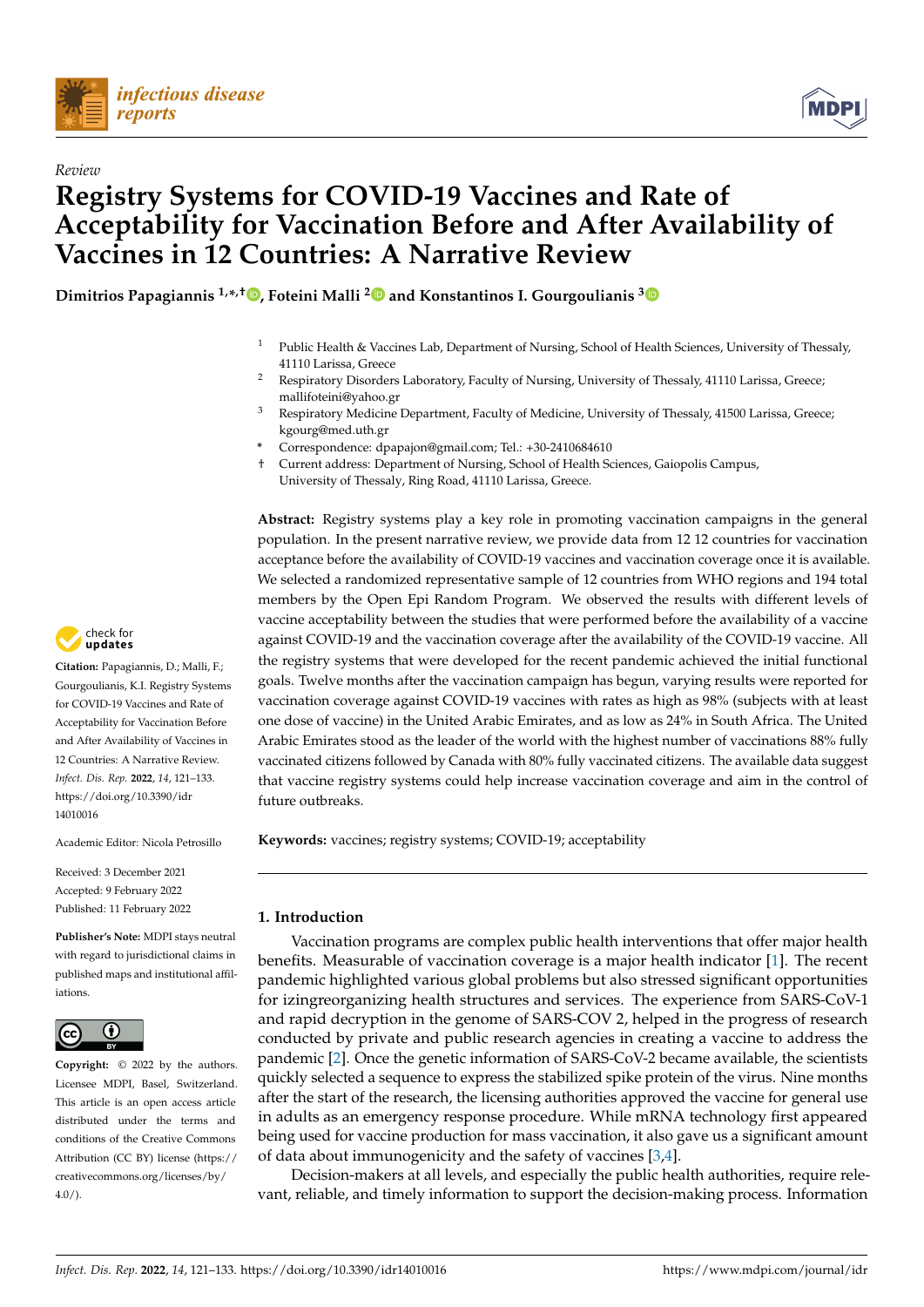systems play a key role in providing data that guides the strategic, managerial, and operational decisions of any health initiative [\[5\]](#page-10-0). Moreover, immunization registries have the potential to assist health care officials in tracking and enhancing delivery for a broad range of important health services for citizens. Some Immunization registries are confidential, population-based, izedcomputerized databases that record all the immunization doses administered by volunteers and health personnel to persons residing within a specific locality [\[6\]](#page-10-1).

Immunization registries gather immunization information with increased interest in preschool children or specific groups such as health professionals, immigrants, travelers or the elderly [\[7\]](#page-10-2). The development of community-based registries first began in the USA in the early 1970s. Since the early 1990s, a concerted effort has been made to develop community and state-based immunization registries [\[8,](#page-10-3)[9\]](#page-10-4).

This confidential and population-based information system contains data on vaccine doses administered. This type of system allows monitoring of vaccination coverage by service providers and includes information regarding vaccine type, dose, age, target group, and geographical area. Additionally, it yields results that facilitate individualized monitoring of immunization recipients. A fully functioning immunization registry system tracks all data of the population as they are recorded by the public health authorities such as the US Centers for Disease Control and Prevention (CDC). An immunization registry system may provide immediate access to immunization records which may serve as a safety net from losing important data in public health emergencies [\[6\]](#page-10-1). As of fall 2000, 24 out of 50 United states of America USA had laws or rules with three of them specifically authorizing an immunization registry. Nine additional states have laws specifically addressing the sharing of Immunization Information Systems (IIS) [\[8\]](#page-10-3).

The European Centre for Disease Prevention and Control (ECDC) Strategy 2021–2027 defines ECDC's goals in the upcoming years to continue ensuring that decision-makers receive the necessary advice and scientific evidence to support changes in policy and practice in the area of communicable disease prevention and control. ECDC coordinated with the European Union Member States, European Union Institutions, and several international partners, such as the World Health Organisation (WHO) Regional Office for Europe. ECDC, will continue to monitor drivers for infectious diseases, environmental conditions that contribute to the spread of disease vectors or travel pathways through which pathogens could be introduced to the EU [\[10\]](#page-10-5). The ECDC provides technical guidance to EU members and stakeholders for the development of an immunization information system. The functionalities of an immunization information system include personalized information on vaccination, a communication platform that allows targeted communication towards healthcare professionals and the public, decision support systems for vaccine providers (e.g., automated protocols for vaccination catch-up), and most importantly, recording of reasons for refusal of vaccination, as well as adverse events [\[11\]](#page-10-6). In the real world there is a significant variation in the data that every registry collects.

In Italy, the 21 regional health authorities are in charge of organizing and implementing their vaccination strategy, based on the national vaccination plan. Immunization coverage varies greatly among the regions for certain vaccines. A total of 15 regions are fully computerized, with 83% of local health units equipped with a computerized register (previously 70%). Eight of the 15 fully computerized regions use the same software, thereby, simplifying data sharing. Only four regions are able to obtain data in real-time from local health units [\[12\]](#page-10-7).

According to the ECDC survey that was conducted in 2016, the status of implementation of vaccine registry systems in the 27 countries in Europe included three categories. The first category was Countries with IIS in place: Eight countries have a currently operating national system that meets the US-CDC definition of an IIS, namely Denmark, Finland, Iceland, Ireland, Malta, the Netherlands, Norway, and Romania. The second category was Countries with piloting IIS: Four countries, Greece, Hungary, Latvia and Slovakia are piloting a national system. Further, the last category included countries with no IIS: Six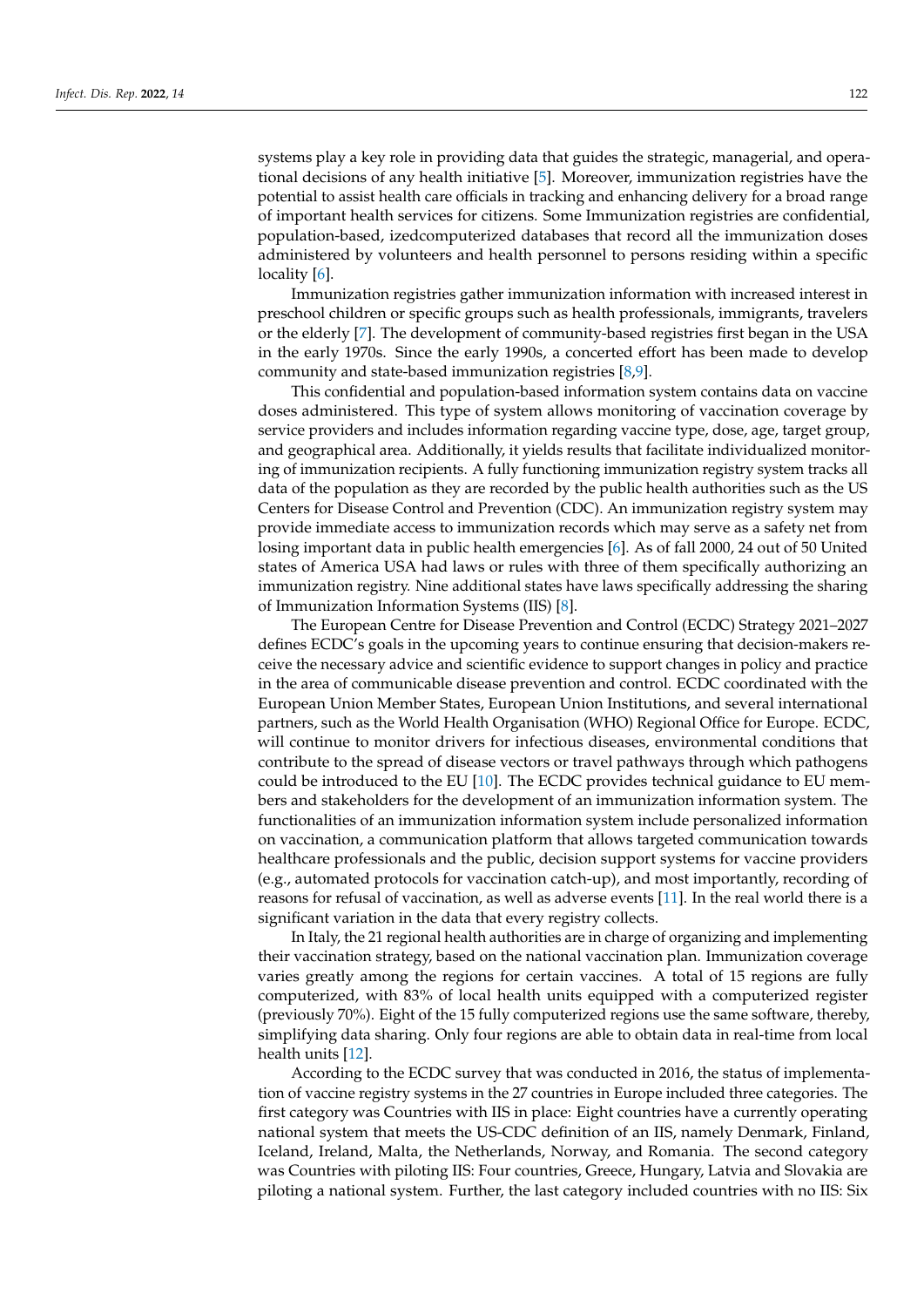countries (Croatia, Cyprus, Czech Republic, Estonia, Luxembourg, and Slovenia) have no IIS in operation or being piloted [\[13\]](#page-10-8).

The Australian Immunization Register (AIR) is a national registry that records all the vaccines administered to people in Australia. The 2015 AIR was Undertaken to expand the scope of Australia's two existing immunization registers; the Australian Childhood Immunization Register and the National Human Papillomavirus (HPV) Vaccination Program Register, to improve vaccination coverage rates across the entire Australian community [\[14\]](#page-10-9).

The IIS of Uruguay was established in 1987 to provide a computerized registry of all children born in the country and allow monitoring of their vaccination history. The system is based on the use of a single vaccination registration form. Vaccination centers, both public and private, complete one such form for each immunized child and record the doses and vaccines administered. These paper forms are submitted at the departmental level to the offices of the Honorary Commission for the Tuberculosis Campaign and Prevalent Diseases (CHLA-PE), where they enter the data into the system. Every 15 days, each region of Uruguay sends an electronic update to the national level office. They also submit paper forms or slips of children born in other departments to the respective departments where their data is entered. There is a consolidated database at the national level. Uruguay is now developing a more modern IIS that considers the information requirements of all levels [\[15\]](#page-10-10).

In Greece, before the COVID-19 pandemic, no registry system for vaccines was available and only a piloting national system was in use. The information about the vaccination coverage for infants, adults or special groups, such as students or health care workers, came from studies and the ECDC reports [\[15–](#page-10-10)[20\]](#page-10-11).

In Israel, a child national computerized registry system was implemented in September 2008 as a pilot project in seven clinics of the Ministry of Health in each district [\[21\]](#page-10-12).

The main targets of IIS for COVID 19 vaccines were:

- 1. To monitor the effectiveness of vaccines and vaccination programs, including adverse events;
- 2. To inform immunization policy;
- 3. To monitor vaccination coverage;
- 4. To publish the digital COVID-19 Certificate.

The aim of the present review is to provide and summarize data on COVID19 immunization registries that were developed for the recent pandemic mass immunization campaigns.

#### **2. Materials and Methods**

We selected a randomized representative sample of 12 countries from WHO regions and 194 total members by the Open Epi Random Program. Published articles for the present narrative review have been chosen by searching on accredited sites "PubMed, Scopus, and Google Scholar", official government sites, and databases of organizations "such as WHO, FDA, EMA, CDC, and ECDC". The keywords we used for each country include "registry systems for COVID-19 vaccines, acceptability of COVID-19 vaccines". We examined also studies that recorded the acceptability of the SARS-CoV-2 vaccines before the license of the vaccines. We used mainly articles in the English language that were published in international literature or were available on governmental internet sites.

We aimed to provide data on immunization information systems that were developed for the recent pandemic mass immunization campaign against COVID-19. In addition, we examined studies that were conducted before the initiation of the vaccination campaign against COVID-19 that measured the level of the acceptability for the new vaccine in these countries.

#### **3. Results**

We identified 12 IIS around the world (Table [1\)](#page-4-0) that address the vaccination coverage for each country against COVID-19. At the time that the manuscript was prepared the largest coverage was observed by the United Arab Emirates "UAE", where 88% of the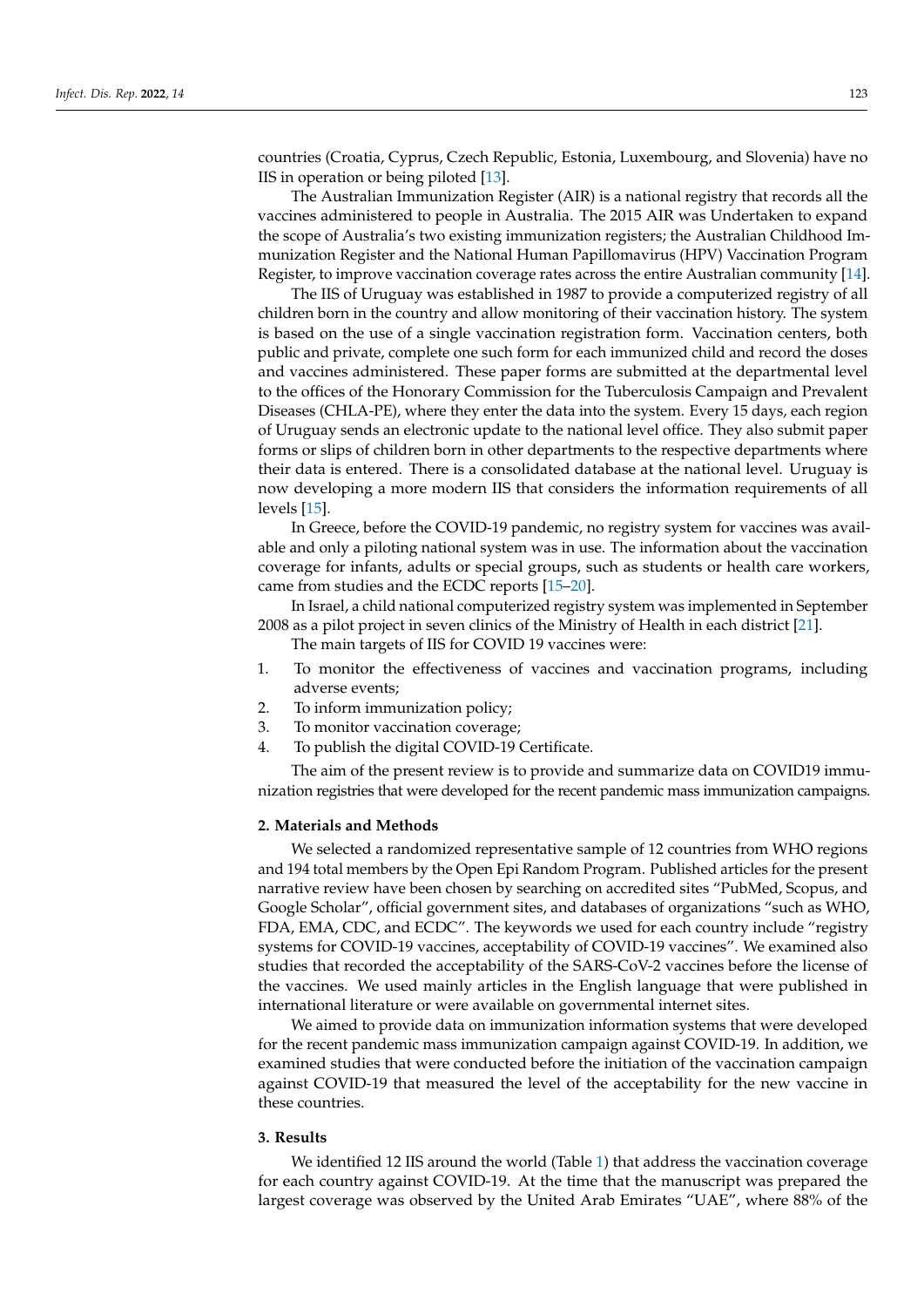population is fully vaccinated followed by Canada with 76% while the lowest is recorded in South Africa with 24% of the total population being fully vaccinated.

**Table 1.** Monitoring information systems for COVID 19 vaccinations.

| Country    | <b>Monitoring System</b>                                                                                                        | <b>Targets of Information Immunization System:</b>                                                                                                                                                                                                                                                                                                                                                                                   | Ref    |
|------------|---------------------------------------------------------------------------------------------------------------------------------|--------------------------------------------------------------------------------------------------------------------------------------------------------------------------------------------------------------------------------------------------------------------------------------------------------------------------------------------------------------------------------------------------------------------------------------|--------|
| Australia  | Australian Immunization<br>Register (AIR                                                                                        | -To monitor the effectiveness of vaccines and<br>vaccination programs, including adverse events;<br>-To identify any parts of Australia at risk during<br>disease outbreaks;<br>-To inform immunization policy and research;<br>-As proof of vaccination for entry to child care and<br>school, and for employment purposes;<br>-To monitor vaccination coverage across Australia.                                                   | $[22]$ |
| Italy      | Ministero della Salute.<br>Novel coronavirus.                                                                                   | -To monitor the effectiveness of vaccines and<br>vaccination programs, including adverse events;<br>-To monitor vaccination coverage;<br>-To inform immunization policy and research;<br>-EU digital COVID-19 Certificate.                                                                                                                                                                                                           | $[23]$ |
| Israel     | Ministry of Health<br>Coronavirus. COVID-19<br>Vaccination Information                                                          | -To monitor the effectiveness of vaccines and<br>vaccination programs, including adverse events;<br>-To monitor vaccination coverage;<br>-To inform immunization policy and research.                                                                                                                                                                                                                                                | $[24]$ |
| Canada     | Government of Canada<br>Vaccines for COVID-19: How<br>to get vaccinated.                                                        | -To monitor the effectiveness of vaccines and<br>vaccination programs, including adverse events;<br>-To monitor vaccination coverage;<br>-To inform immunization policy and research.                                                                                                                                                                                                                                                | $[25]$ |
| Japan      | Ministry of Health, Labour<br>and Welfare. Novel<br>Coronavirus (COVID-19).<br>COVID-19 Vaccine Navi.                           | -To monitor the effectiveness of vaccines and<br>vaccination programs, including adverse events;<br>-To monitor vaccination coverage;<br>-To inform immunization policy and research.                                                                                                                                                                                                                                                | [26]   |
| Uruguay    | Ministerio de Salud Pública.<br>Agendate y accedé a toda la<br>información sobre las vacuna.<br>Plan de<br>Vacunación COVID-19. | -To monitor the effectiveness of vaccines and<br>vaccination programs, including adverse events;<br>-To monitor vaccination coverage;<br>-To inform immunization policy and research;<br>-Digital COVID-19 Certificate.                                                                                                                                                                                                              | $[27]$ |
| <b>UAE</b> | <b>UAE CORONAVIRUS</b><br>(COVID-19) UPDATES<br>National Emergency Crisis<br>and Disaster<br>Management Authority.              | -The goal is to vaccinate the entire population;<br>-To monitor the effectiveness of vaccines and<br>vaccination programs, including adverse events;<br>-To monitor vaccination coverage;<br>-To inform immunization policy and research.                                                                                                                                                                                            | $[28]$ |
| <b>USA</b> | CDC Vaccines for COVID-19                                                                                                       | -Inventory Reporting Required for all providers;<br>-COVID-19 vaccination providers will report on-hand<br>COVID-19 vaccine inventory each day;<br>-Increase access to COVID-19 vaccines;<br>-Optional for providers;<br>-CDC will be directing the public to use Vaccine Finder<br>to find locations offering COVID-19 vaccine;<br>-To monitor the effectiveness of vaccines and<br>vaccination programs, including adverse events. | $[29]$ |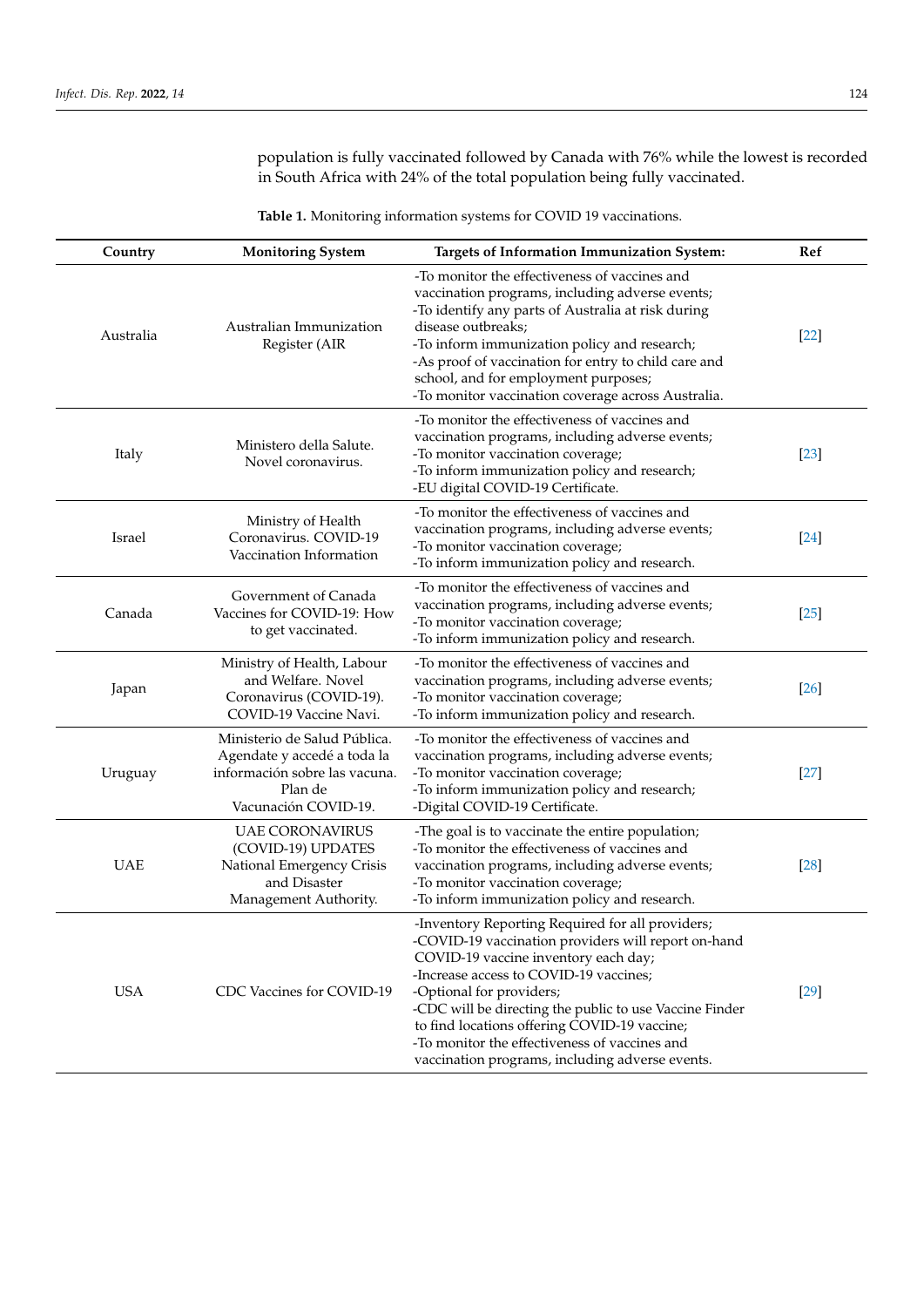| Country      | <b>Targets of Information Immunization System:</b><br><b>Monitoring System</b>                                                                                                                                                                                                                                                                                                                                                                                                                                           |                                                                                                                                                                                                                                                                                                                                                                                                                                                                                                                                                    | Ref               |
|--------------|--------------------------------------------------------------------------------------------------------------------------------------------------------------------------------------------------------------------------------------------------------------------------------------------------------------------------------------------------------------------------------------------------------------------------------------------------------------------------------------------------------------------------|----------------------------------------------------------------------------------------------------------------------------------------------------------------------------------------------------------------------------------------------------------------------------------------------------------------------------------------------------------------------------------------------------------------------------------------------------------------------------------------------------------------------------------------------------|-------------------|
| Greece       | National Vaccination<br>Campaign.<br>COVID-19 Vaccination.                                                                                                                                                                                                                                                                                                                                                                                                                                                               | -To monitor the effectiveness of vaccines and<br>vaccination programs, including adverse events;<br>-To monitor vaccination coverage;<br>-To inform immunization policy and research;<br>-EU digital COVID-19 Certificate.                                                                                                                                                                                                                                                                                                                         | [30]              |
| Germany      | Robert Koch Institute<br>COVID-19 in Germany                                                                                                                                                                                                                                                                                                                                                                                                                                                                             | -Monitoring the situation, evaluating all available<br>information, estimating the risk for the population in<br>Germany, providing health professionals with<br>recommendations and gives an overview of its own<br>COVID-19 research;<br>-Weekly situation reports, incl. epidemiological<br>situation, risk assessment, test numbers, vaccination<br>monitoring, intensive care capacities and more;<br>-Dashboard with notified case numbers by state<br>(Bundesland) and district (Landkreis, in German);<br>-EU digital COVID-19 Certificate | $[31]$            |
| France       | Republique Francaise<br>L'information fiable, utile<br>pour votre santé.                                                                                                                                                                                                                                                                                                                                                                                                                                                 | -To monitor the effectiveness of vaccines and<br>vaccination programs, including adverse events;<br>-To monitor vaccination coverage;<br>-To inform immunization policy and research;<br>-EU digital COVID-19 Certificate.                                                                                                                                                                                                                                                                                                                         | $\left[32\right]$ |
| South Africa | -Identify eligible vaccination beneficiaries;<br>-Plan supply of vaccines and ancillary items;<br>-Allocate beneficiaries to their nearest available<br>Republic of South Africa,<br>Department of Health.<br>service point;<br><b>Electronic Vaccination Data</b><br>-Communicate with enrolled individuals about the<br>System (EVDS) Self<br>vaccination program, including but not limited to:<br>Registration Portal.<br>-Eligibility;<br>-Where they will be vaccinated and follow-up<br>vaccination appointments. |                                                                                                                                                                                                                                                                                                                                                                                                                                                                                                                                                    | [33]              |

## <span id="page-4-0"></span>**Table 1.** *Cont.*

In the present narrative review, we observed varying percentages about vaccine acceptance between studies that were performed before the availability of COVID-19 vaccines and the vaccination coverage after the availability of COVID-19 vaccines Table [2.](#page-5-0) All the registry systems that were developed for the recent pandemic achieved their initial functional goals.

For eight countries we found studies for acceptability of COVID 19 vaccine before vaccine availability. Vaccine acceptance varies according to the nationality of the study and has been reported to be 80% in the general population of Canada and 75% in Australians. For some countries like Greece the studies were conducted to special groups such as health professional. In France we found studies assessing vaccine acceptance in both, general population and health professional with a vaccine acceptance rate of 58.9% and 62% accordingly (Table [2\)](#page-5-0). The vaccine registry systems were that were developed for the recent pandemic, improve the surveillance for COVID 19 vaccinations. The data are shared in real-time between the public health authorities and health system partners, and additionally analyzed by the national administration in order to respond more efficiently to the current crisis. The main functionalities of the 12 registry systems were to record citizens according to their individual insurance security number, and their vaccination status against COVID 19. The registry systems provide automated vaccination protocols and include reminders for vaccinations through telephone messages or emails. Daily or weekly data on vaccinations by sex, age group, and region are made public by ministries of health.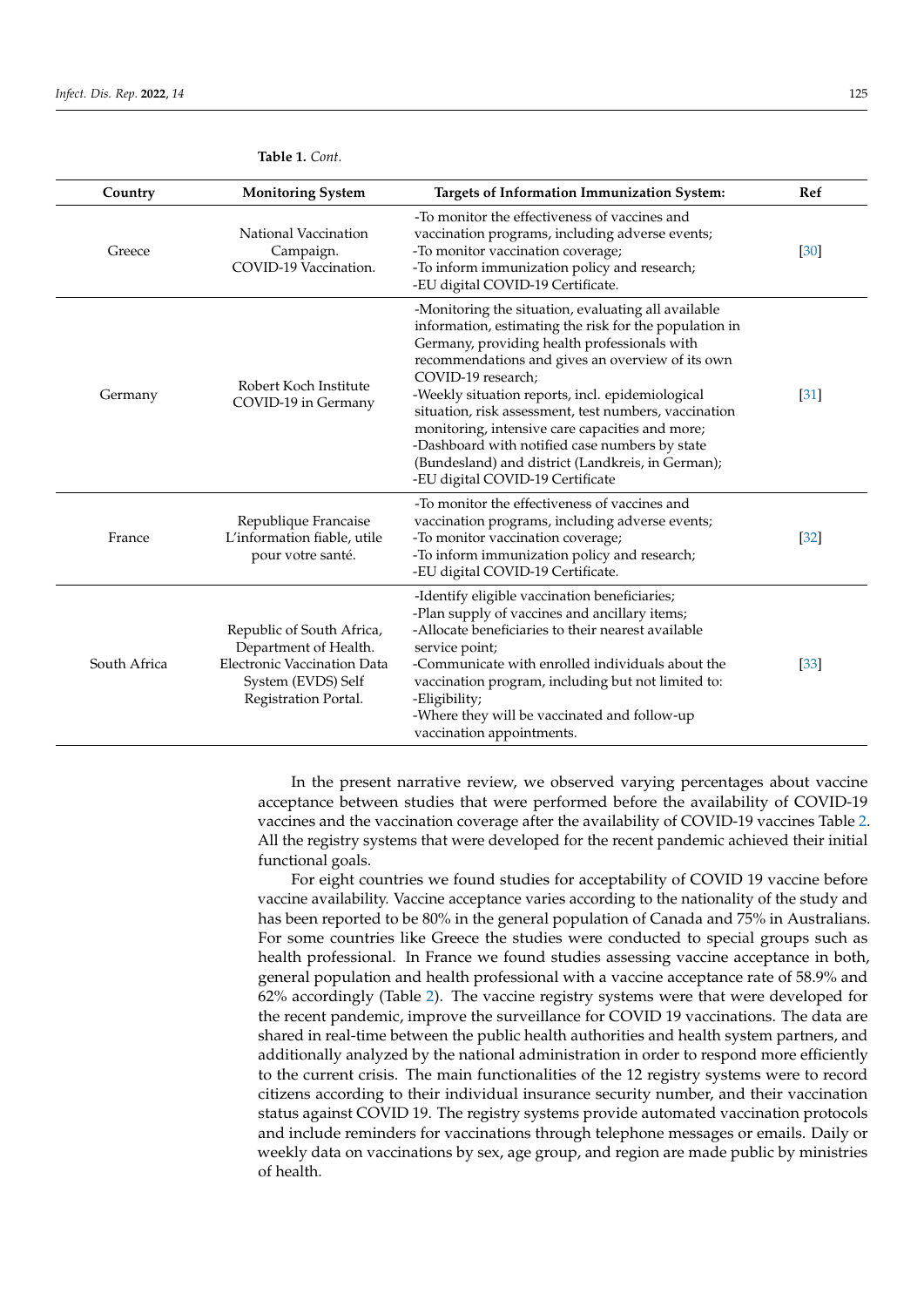| Country    | Acceptance before Vaccine<br>Availability | <b>Study Population</b>                               | <b>Vaccination Coverage after Vaccine</b><br>Availability in General Population |
|------------|-------------------------------------------|-------------------------------------------------------|---------------------------------------------------------------------------------|
| Australia  | 75.8%                                     | General population                                    | 73%                                                                             |
| Canada     | 80%                                       | General population                                    | 76%                                                                             |
| <b>USA</b> | 69%                                       | General population                                    | 59%                                                                             |
| Italy      | 70.8%                                     | General population                                    | 73%                                                                             |
| Germany    | 70%, 68.4%                                | General population                                    | 68%                                                                             |
| Japan      | $65.7\%$ , 62.1%                          | General population                                    | 77%                                                                             |
| Greece     | 43%, 78%                                  | <b>Health Professionals</b>                           | 64%                                                                             |
| France     | 58.9%, 62.0%                              | General population and<br><b>Health Professionals</b> | 70%                                                                             |

<span id="page-5-0"></span>**Table 2.** Acceptability of COVID-19 vaccine by country before vaccine availability and Vaccination coverage on 3 December 2021.

# **4. Discussion**

The Global Vaccine Action Plan (GVAP), which was endorsed by the World Health Assembly in May 2012, reiterated several goals and principles of the Global Immunization Vision and Strategy. Additionally, it also included some shifts in the emphasis, for the development of delivery technologies and for the social science research to enhance access to computerized monitoring of the vaccination coverage and delivery of vaccines [\[34\]](#page-11-2). According to the CDC, one of the ways to build trust towards COVID-19 vaccines is to communicate transparently about the process of authorizing, approving, making recommendations, monitoring the safety, distributing, administration of COVID-19 vaccines, and the data handling [\[35\]](#page-11-3). The provider should post regular updates on benefits, safety, side effects and effectiveness; communicate the unknown. It is necessary to proactively address and mitigate the spread and harm of misinformation via social media platforms, partners, and trusted messengers.

Vaccine hesitancy is considered a top public health threat globally [\[36\]](#page-11-4). COVID-19 vaccine hesitancy will pose substantial risks for both the people who delay or refuse to be vaccinated and the community. The most frequently mentioned reasons for not taking the COVID-19 vaccine are the lack of confidence in the safety and efficacy of the vaccines, complacency regarding the individual risk of getting infected with COVID-19, and lack of time to get a vaccine [\[37](#page-11-5)[,38\]](#page-11-6). All these aspects can be easily addressed by the data provided by IIS to both citizens and scientists. Among other factors, a lack of trust in political and scientific institutions has been shown to further lower vaccine acceptance [\[39](#page-11-7)[,40\]](#page-11-8) or other studies which have found that younger age is associated with being unsure or unwilling to be vaccinated against COVID-19 [\[41–](#page-11-9)[43\]](#page-11-10). Study from Ireland and UK demonstrated that COVID-19 vaccine-hesitant people were distinguished from vaccine-accepting people by being more distrustful of expert's scientists and health care professionals, and more likely to hold conspiracy theories [\[44\]](#page-11-11).

In the present narrative review, we provide data about the vaccines registry systems that were developed during the COVID-19 period in 12 countries around the world and vaccine acceptance rates before the global vaccination campaign started and the vaccination coverage for COVID-19 after the availability of vaccines.

Health authorities of Greece approved the first SARS-CoV-2 vaccine on December 2020, and vaccines were administered first to health care workers on 27 December 2020. A survey conducted in February 2020 before the pandemic in Greece shows that 43% of Greek Health care workers were reluctant to be vaccinated against COVID-19 [\[45\]](#page-11-12). After the two waves of the pandemic have increased cases and deaths of COVID-19, another study from the same region showed acceptance of 78% for COVID-19 vaccination from health professionals [\[46\]](#page-11-13). In countries with multiple surveys, over time the following changes in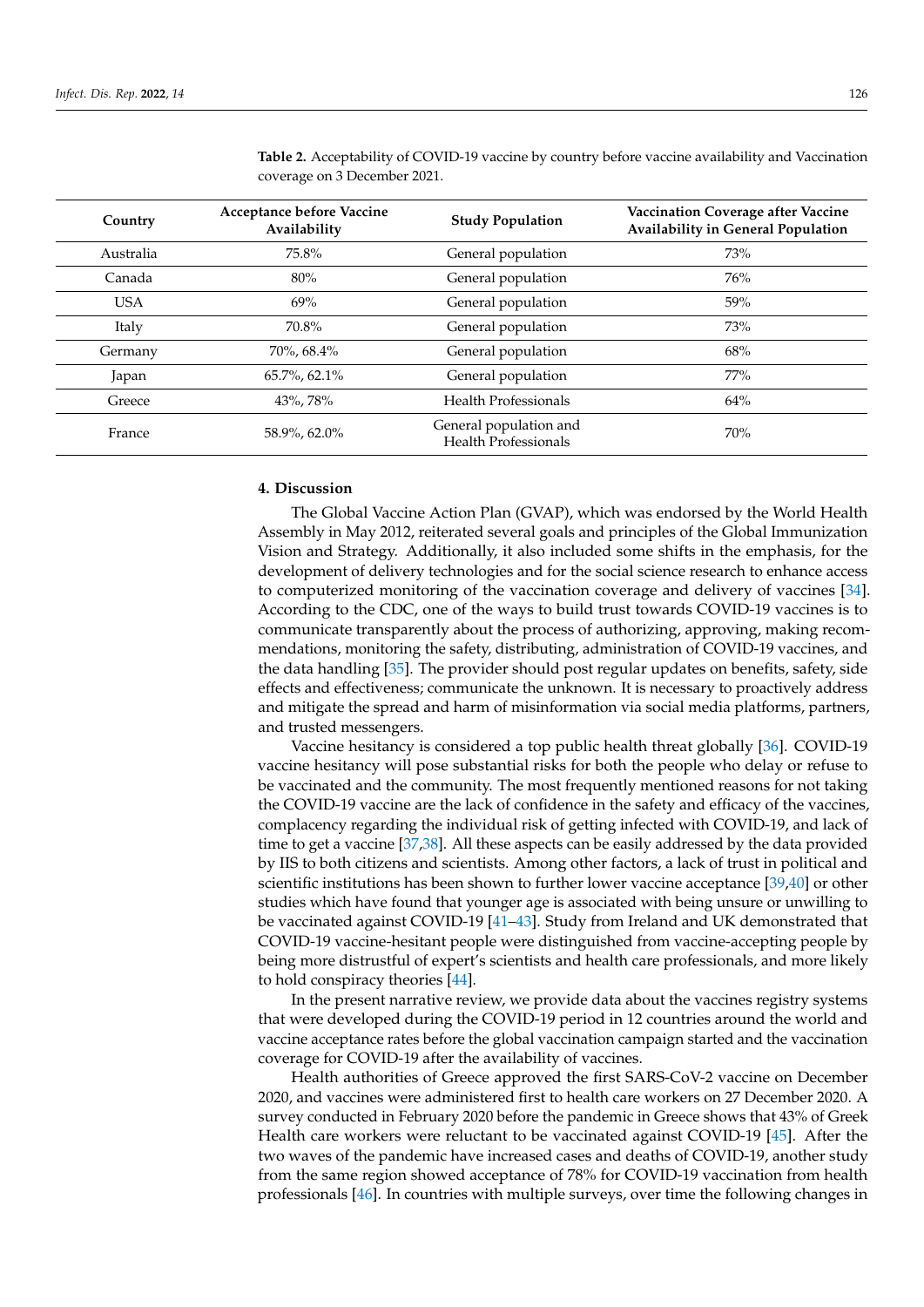COVID-19 vaccine acceptance rates were observed. In France, the vaccine acceptance rate increased from 62.0% to 77.1% in March/April and was 58.9% in June. In Italy, the vaccine acceptance rate was 77.3% in April, 70.8% in June and it reached 53.7% in September. The vaccine acceptance rate in the US was 56.9% in April, and ranged from 67.0% to 75.0% in May, and reached 75.4% in June [\[47\]](#page-11-14).

Greece used a vaccination registry system for the first time in its history as a tool for public health policies. The main goals of the Registry System are to monitor the situation, evaluate all the available information, provide health professionals with recommendations and give an overview of its COVID-19 research, to vaccinate the entire population over 12 years of age, to monitor the effectiveness of vaccines and vaccination programs, including adverse events, to monitor vaccination coverage, to inform immunization policy and research, and EU digital COVID-19 Certificate [\[30\]](#page-10-21). About 1 year after the vaccination campaign began, (68%) of the total population had received at least one dose and 64% have been fully vaccinated in Greece [\[48\]](#page-11-15).

In the recent pandemic of COVID-19, the global scientific community could observe in real-time the total progress of vaccination campaigns in each country separately. Organizations such as Oxford university with the information available on the immunizations platform "Our World in Data" and ECDC use the most recent official numbers from governments and health ministries worldwide. The population estimates, which were used to calculate per-capita metrics are all based on the latest revision of the United Nations World Population Prospects. A full list of the countries with specific sources is available to all the researchers [\[48,](#page-11-15)[49\]](#page-11-16).

Israel's vaccination campaign began on December 2020, approximately 1 week after the FDA granted emergency approval for the vaccine (BNT162b2). On 3 December 2021, almost 12 months after the vaccination campaign began, 62% of the total population had been fully vaccinated. A previous study reported data in the age group over 90, 94.6% of the population were vaccinated, in the age group ranging from 80 to 89 years, 93% were vaccinated, in subjects 70–79 years, 95.4% were vaccinated, in the age group 60–69, years the vaccination was completed for 86.6%, and in the population aged 50–59 years, 84.6% were vaccinated. When compared, the number of vaccines administered in Israel is among the highest in the world [\[50\]](#page-11-17). The Ministry of Health of Israel with the COVID-19 Vaccination Information system [\[24\]](#page-10-15) achieved the major targets of this program, which are to monitor the effectiveness of vaccines and vaccination programs (including the adverse events) to monitor vaccination coverage and to inform immunization policy and research.

A previous study that was conducted in Australia, documented the changes in vaccination rates among children following the implementation of the Australian Childhood Immunization Register (ACIR) in 1996. Following the linkage of ACIR participation with parental and provider financial incentives in 1998 and inclusion of immunizations administered overseas in 2001, reported rates for full immunization among children aged 24 months in Australia increased from 64% in 1997 to 92.7% in 2007. This study documented the association of improvements in vaccination coverage with the implementation and enhancement of the vaccines registry system of Australia [\[51\]](#page-11-18). A study that was conducted in Australia in June 2020, recorded an acceptance rate of 75.8% for the upcoming COVID-19 vaccine [\[52\]](#page-11-19), which seems similar to the acceptance rate as it has been reported in recent studies. Ten months after the vaccination campaign began, 78% of the population had received at least one dose and 73% had been fully vaccinated in Australia [\[48\]](#page-11-15).

Health authorities of Canada approved the first vaccine in December 2020, and vaccinations were administered to health care workers that same month. After a relatively slow start, Canada has achieved higher rates of both first and second vaccine doses. For instance, by December 3, 80% of the total Canadian population had received at least one dose and 76% were fully vaccinated [\[48\]](#page-11-15). Canada's monitoring system for the COVID-19 vaccinations provide data about vaccination coverage and the success rate of vaccination campaign. A study was conducted by Taylor et al. before the vaccine against COVID 19 was available for use, when Canada recorded a 20% rate of vaccine refusal in Canadian residents. The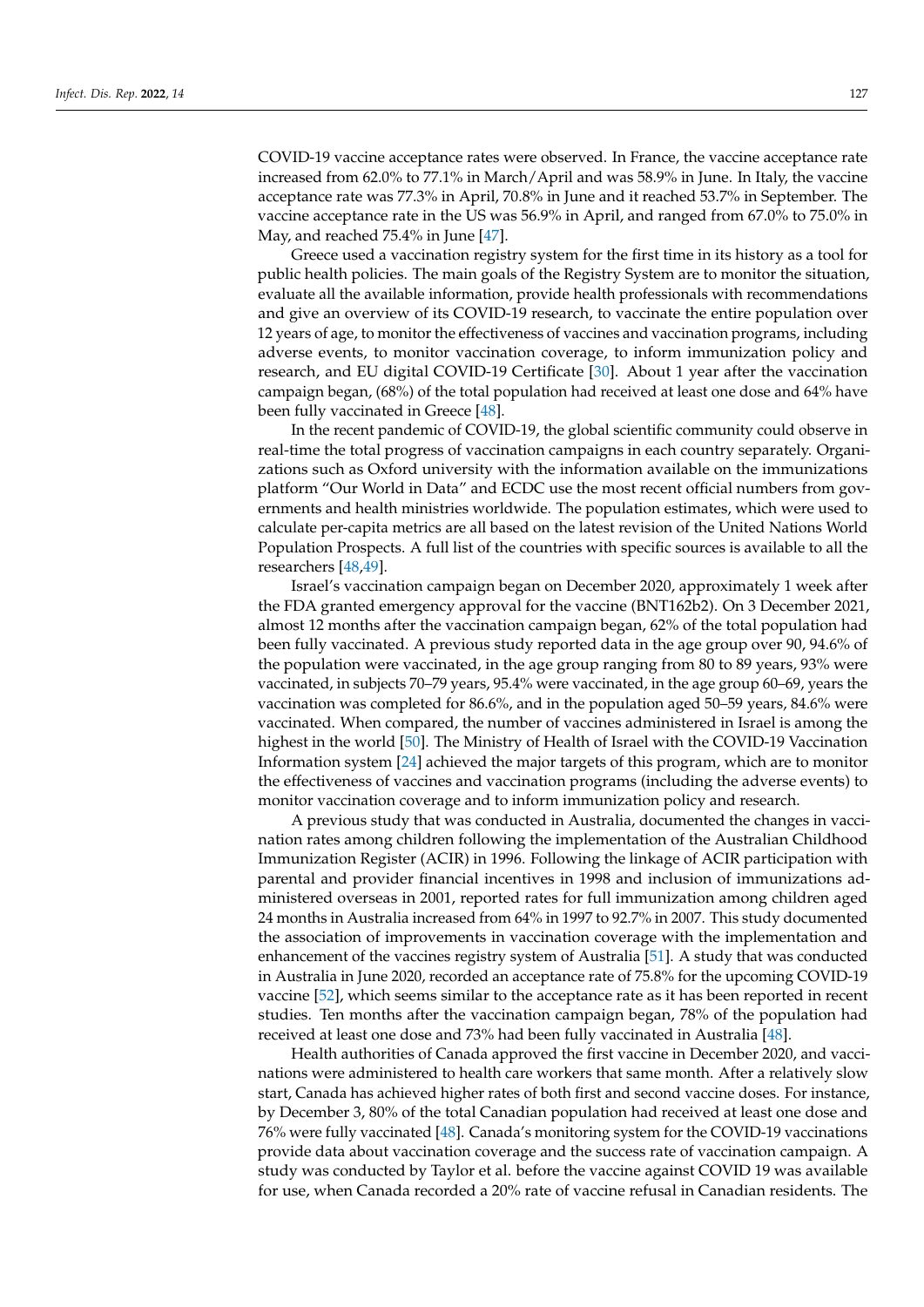respondents said that they would not get vaccinated against SARS-CoV2 although a vaccine was available. Non-adherence rates of this magnitude would make it difficult or impossible to achieve herd immunity [\[53\]](#page-11-20). Vaccine rejection is strongly correlated with mistrust of vaccine benefits and also correlated with worries about unforeseen future effects, concerns about commercial profiteering from pharmaceutical companies, and preferences for natural immunity [\[42\]](#page-11-21). In the question about the motivations to getting the vaccine the participants were most likely to report that evidence for strictly testing and safety of the vaccine were the priority [\[53\]](#page-11-20).

The USA was the first country to authorize the COVID-19 vaccine. The vaccine has been available in the USA under Emergency Use Authorisation (EUA) since December 2020 [\[54\]](#page-11-22). Since COVID-19 vaccine distribution began in the United States on 14 December, many doses have been administered, thereby, fully vaccinating over 195 million people or 59% of the total U.S. population [\[48\]](#page-11-15). An online survey that was conducted by Reiter et al. in adults in the USA in May 2020 reported that 69% of participants were willing to get a COVID-19 vaccine. If the recommendation for vaccination were coming from health care providers participants of the study were more likely to be willing to get the vaccine [\[55\]](#page-11-23). A cross-sectional study conducted in the United States by Mennito et al. evaluated the association between the use of an Information Immunization System and the likelihood of children being up-to-date with their vaccines. The study demonstrated that practice policies between 2004 and 2006 that used an IIS did not have significantly higher coverage levels than those practices not using an IIS [\[56\]](#page-11-24). It is important, that health authorities accurately and repeatedly inform the public about the evidence on the safety of vaccines, and address some of their salient concerns. The IIS of USA has the page for monitoring the safety of licensed and authorized vaccines for COVID 19 and conducts high-quality vaccine safety research. The vaccine safety articles and studies listed on this page include a full citation, a short summary, and a link to the free PMC article, when available [\[57\]](#page-12-0). The transparency of data about on safety and effectiveness of COVID-19 vaccines could be reduce the majority of concerns of the people who refuse to get the vaccine for these reasons. The aforementioned data information was freely available to the web site of CDC.

A study among General Practitioners from France showed markedly different perceptions of vaccination controversies [\[58\]](#page-12-1). In France from 4 January, healthcare workers aged over 50 years received the BNT162b2 vaccine. Before February, the first vaccination centers started vaccinating people aged 75 years, followed by those aged 65 years. Initially, this stage of the vaccination roll-out was planned for the end of January and this led to criticism that France is vaccinating too slowly. Before the initiation of the vaccination campaign in France there was an acceptance rate for the COVID-19 vaccine of 58.9% [\[59\]](#page-12-2). Twelve months after the vaccination campaign began, 77% of the population have been vaccinated with the first dose, and 70% have been fully vaccinated [\[48\]](#page-11-15).

A systematic review by showed that the Middle East was among the regions with the lowest COVID-19 vaccine acceptance rates globally. The acceptance rate was the lowest in Kuwait (23.6%), followed by Jordan (28.4%), Saudi Arabia (64.7%), and Turkey (66.0%) [\[47\]](#page-11-14). The UAE (at the time the present manuscript was prepared) was the world's most vaccinated nation with 88% fully vaccinated citizens, while 98% of the total population had received at least one dose [\[48\]](#page-11-15). The UAE has a comprehensive, government-funded health service as well as private health facilities that deliver a high standard of care to the population. The UAE became the first country in the world to approve China's Sinopharm vaccine for widespread use in early December 2020. The government has also approved the BNT162b2, ChAdOx1-s and Sputnik V vaccines all of which are dispensed free to residents.

Uruguay, started its inoculation campaign in March 2021 with a primary focus on teachers, soldiers, police and firefighters. At this time according to the "Our World in Data" Uruguay recorded high level of vaccination coverage against the COVID-19 vaccine with 76% percentage of the population fully vaccinated [\[48\]](#page-11-15). Studies from South America showed an acceptance rate for Ecuador of 71.9% and Mexico of 76.3% before the Global vaccination campaign started [\[60\]](#page-12-3). The main targets for the Informatics system of Uruguay were to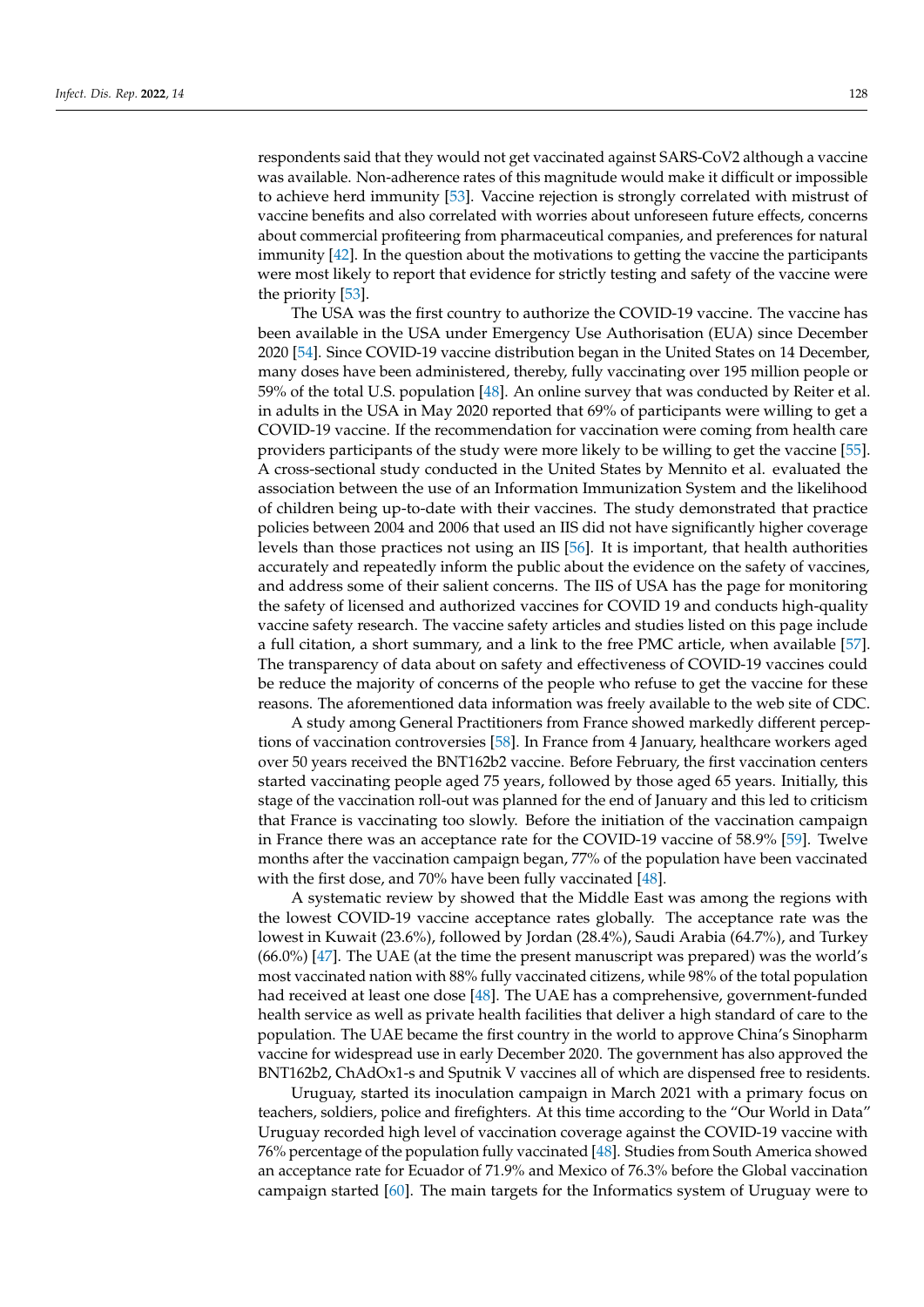vaccinate the entire population over 12 years of age, to monitor the effectiveness of vaccines and vaccination programs, including adverse events, to monitor vaccination coverage, to inform immunization policy and research, and provide digital COVID-19 Certificate.

In Italy the first doses of the vaccine were administered on 31 December 2020. Priority was given to healthcare professionals, elderly residents, and personnel in care facilities. The acceptance rate for COVID-19 vaccine was estimated at 70.8% [\[47](#page-11-14)[,59\]](#page-12-2). On 3 December 2021, 78% of people have been vaccinated with the first dose, and 73% have been fully vaccinated [\[48\]](#page-11-15). The main targets for the Informatics were to vaccinate the entire population over 12 years of age, to monitor the effectiveness of vaccines and vaccination programs, including adverse events, to monitor vaccination coverage, to inform immunization policy and research, and EU digital COVID-19 Certificate [\[23\]](#page-10-14).

The German government was criticized for the sluggish start to its vaccination campaign but it has recovered quickly. Ten months after the vaccination campaign began, 71% of people have been vaccinated with the first dose, and 68%. have been fully vaccinated in Germany [\[48\]](#page-11-15). The acceptability of COVID 19 vaccines in the general population is over 68% [\[47\]](#page-11-14). The Robert Koch Institute COVID-19 in Germany developed an effective monitoring system for COVID-19 vaccination campaign with the main goals as to monitor the situation, evaluate all available information, estimate the risk for the population in Germany, provide health professionals with recommendations and give an overview of its COVID-19 research, with a weekly situation report, including epidemiological data, risk assessment, numbers of tests for SARS-CoV-2, vaccination monitoring, intensive care capacities and more. Additionally, it provided a dashboard with notified case numbers by state (Bundesland) and district (Landkreis, in German) and the last EU digital COVID-19 Certificate [\[31\]](#page-10-22).

The confirmation of first case in Japan were done on 16 January 2020, in area of central coast of Japan's island, Honshu. The first infection was detected in Japan on time by the implementation active surveillance. In the first pandemic wave there were no strictly quarantine measures [\[60\]](#page-12-3). Acceptance rate was estimated at 65.7% of the elderly residents of rural areas; those with underlying conditions and males (vs. females) demonstrating higher acceptability towards vaccination [\[61\]](#page-12-4). Others have observed that 62.1% of the population would likely vaccinate against COVID-19 [\[62\]](#page-12-5). Vaccine rollout had been slow in Japan compared with other countries. Japan provided vaccines to (first to healthcare workers, followed by elderly) and the campaign started on 17 February 2021 [\[63\]](#page-12-6). Japan developed a monitoring system for COVID-19 vaccinations by the Ministry of Health. The main targets of the information system are to monitor the effectiveness of vaccines and vaccination programs, including adverse events, to monitor vaccination coverage and to inform immunization policy [\[26\]](#page-10-17). Japan became the second country with the highest percentage of vaccination coverage against COVID-19. On 3 December 2021, 79% of people had been vaccinated with one dose, and 77% had been fully vaccinated [\[48\]](#page-11-15).

On 3 December 2021, the country with the lowest vaccination coverage among the 12 countries examined was South Africa with only 24% of the total population fully vaccinated. Vaccine hesitancy is, however, neither new nor unique to COVID-19 vaccines, the recent global outbreaks of vaccine-preventable diseases, such as the various measles outbreaks in the United States of America (USA) and Europe, have been largely attributed to vaccine hesitancy [\[64](#page-12-7)[–67\]](#page-12-8). Vaccine hesitancy in a South Africa was challenge faced by the personnel in vaccination programs in a study conducted in 2009 [\[68\]](#page-12-9). The inherently societal nature towards COVID-19 and hesitancy to vaccinate, potentially influenced by age, race, education, politics, geographical location, and employment [\[69\]](#page-12-10). South Africa began its national COVID-19 vaccination program in February 2021. The vaccination campaign targeted healthcare workers, prioritizing essential workers, people older than 60 years, adults with co-morbidities, and people in congregate settings, [\[69](#page-12-10)[,70\]](#page-12-11). The initial goal was to vaccinate a minimum of 67% of the 60 million population to achieve herd immunity. Eight months after the vaccination campaign began, 29% of people have been vaccinated with at least one dose, and 24% have been fully vaccinated [\[48\]](#page-11-15). The monitoring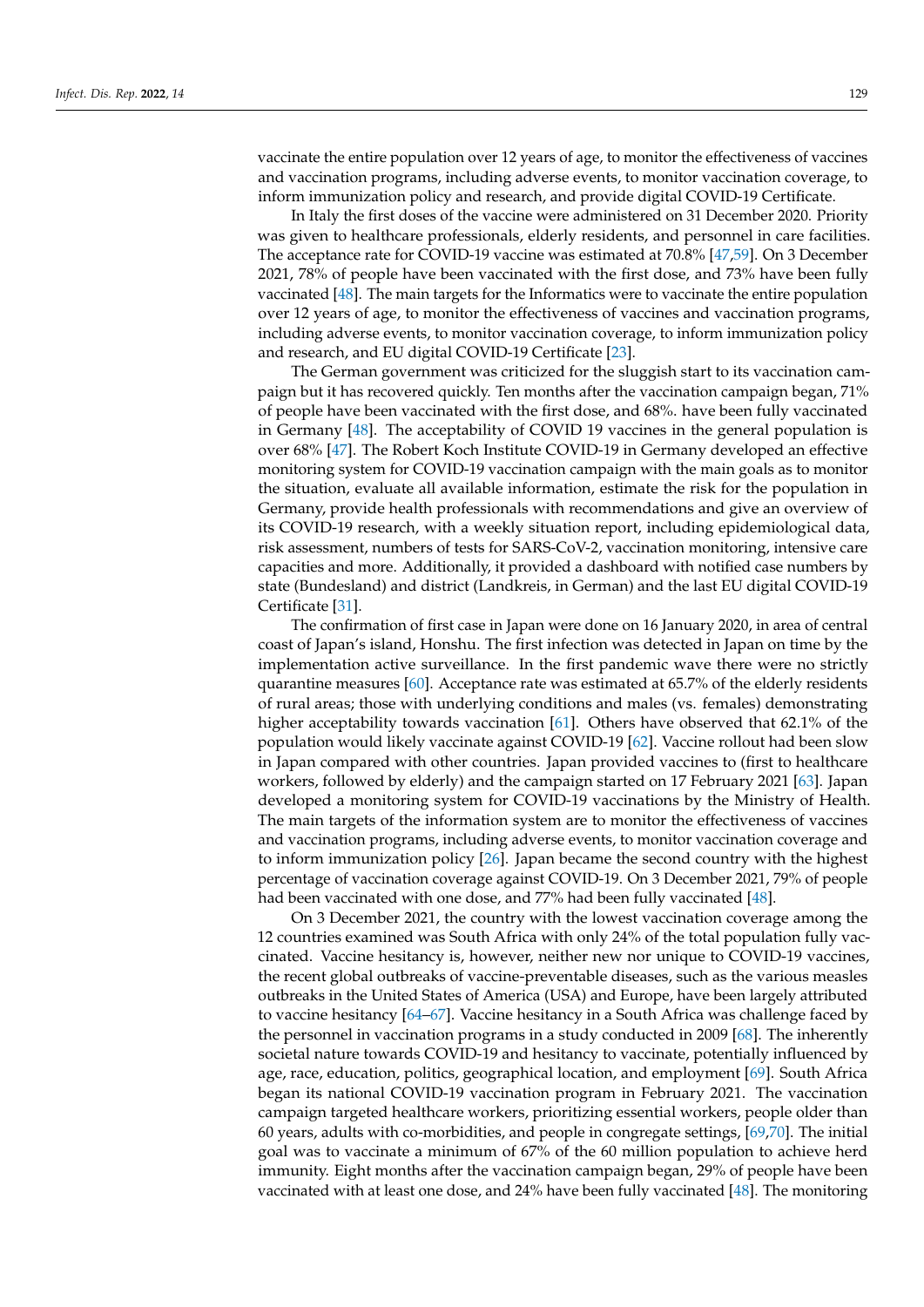system was developed by the Ministry of Health. The main targets are to identify eligible vaccination beneficiaries to plan the supply of vaccines to allocate beneficiaries to their nearest available service point and to provide information about the vaccination program about the vaccination program, including (eligibility, and follow-up) [\[35\]](#page-11-3).

In many places, the pandemic continues unabated. Some countries are currently suffering their highest rates of hospitalization and death. Additionally, even in areas where it has subsided, the end point continues to recede into the future. Many countries continue with low vaccination coverage. It is perfectly understandable that vaccine registry systems help the governments to record vaccination rates. This could be useful to international organizations such as the WHO for applying pressure to deliver more vaccine doses to countries with low vaccination coverage. Many countries have been inserting the third dose for COVID-19 while others have not completed the initial goals of vaccination [\[57\]](#page-12-0). Even more countries are at risk of missing the WHO targets of vaccinating 40% of the population of every country by the year 2021, and 70% by the middle of 2022 year [\[71\]](#page-12-12). It is very clear that the health crisis by SARS-COV 2 is a global epidemic and not endemic. Safe and effective of COVID-19 vaccines were developed in record time. However, the virus is moving faster than the global distribution of vaccines.

### **5. Conclusions**

In the largest global mass immunization program against COVID-19, it seems to be that the computerized monitoring systems help to record the vaccination coverage globally. Countries that used computerized database vaccines registry systems recorded in real-time the vaccination coverage against COVID-19. In the present narrative review, we observed differences concerning vaccine acceptability and coverage between studies, especially when performed before and after the availability of COVID-19 vaccines. All the registry systems that were developed for the recent pandemic achieved the initial functional goals. It is time that the link between the vaccination coverage data, the data for safety and effectiveness of vaccines, and the complete data that vaccines registry systems could offer, be managed by the internationally recognized health authorities such as the WHO, CDC, ECDC, and cooperate with national health authorities. In that way, they could help increase vaccination coverage and gain control of the outbreaks. The global crisis caused by the current pandemic may be a crucial opportunity to create registry systems for vaccination coverage for vaccine-preventable diseases, the legislation on the protection of citizens' data.

**Author Contributions:** Conceptualization, D.P. and F.M.; methodology, D.P. and F.M., investigation, D.P. and F.M., writing—original draft preparation, D.P., writing—review and editing, F.M., supervision, K.I.G. All authors have read and agreed to the published version of the manuscript.

**Funding:** This research received no external funding.

**Institutional Review Board Statement:** Ethical review and approval were waived for this study, due to (Narrative review).

**Informed Consent Statement:** Not applicable.

**Data Availability Statement:** Not applicable.

**Conflicts of Interest:** The authors declare no conflict of interest.

#### **References**

- <span id="page-9-0"></span>1. Cutts, F.T.; Izurieta, H.S.; Rhoda, D.A. Measuring coverage in MNCH: Design, implementation, and interpretation challenges associated with tracking vaccination coverage using household surveys. *PLoS Med.* **2013**, *10*, e1001404. [\[CrossRef\]](http://doi.org/10.1371/journal.pmed.1001404) [\[PubMed\]](http://www.ncbi.nlm.nih.gov/pubmed/23667334)
- <span id="page-9-1"></span>2. Kramme, F. SARS-CoV-2 vaccines in development. *Nature* **2020**, *586*, 516–527. [\[CrossRef\]](http://doi.org/10.1038/s41586-020-2798-3) [\[PubMed\]](http://www.ncbi.nlm.nih.gov/pubmed/32967006)
- <span id="page-9-2"></span>3. FDA. Emergency Use Authorization for Vaccines to Prevent COVID-19. Available online: [https://www.fda.gov/media/142749](https://www.fda.gov/media/142749/download) [/download](https://www.fda.gov/media/142749/download) (accessed on 30 October 2021).
- <span id="page-9-3"></span>4. EMA. COVID-19 Vaccines Authorized. Available online: [https://www.ema.europa.eu/en/human-regulatory/overview/](https://www.ema.europa.eu/en/human-regulatory/overview/public-health-threats/coronavirus-disease-covid-19/treatments-vaccines/vaccines-covid-19/covid-19-vaccines-authorised#authorised-covid-19-vaccines-section) [public-health-threats/coronavirus-disease-covid-19/treatments-vaccines/vaccines-covid-19/covid-19-vaccines-authorised#](https://www.ema.europa.eu/en/human-regulatory/overview/public-health-threats/coronavirus-disease-covid-19/treatments-vaccines/vaccines-covid-19/covid-19-vaccines-authorised#authorised-covid-19-vaccines-section) [authorised-covid-19-vaccines-section](https://www.ema.europa.eu/en/human-regulatory/overview/public-health-threats/coronavirus-disease-covid-19/treatments-vaccines/vaccines-covid-19/covid-19-vaccines-authorised#authorised-covid-19-vaccines-section) (accessed on 30 October 2021).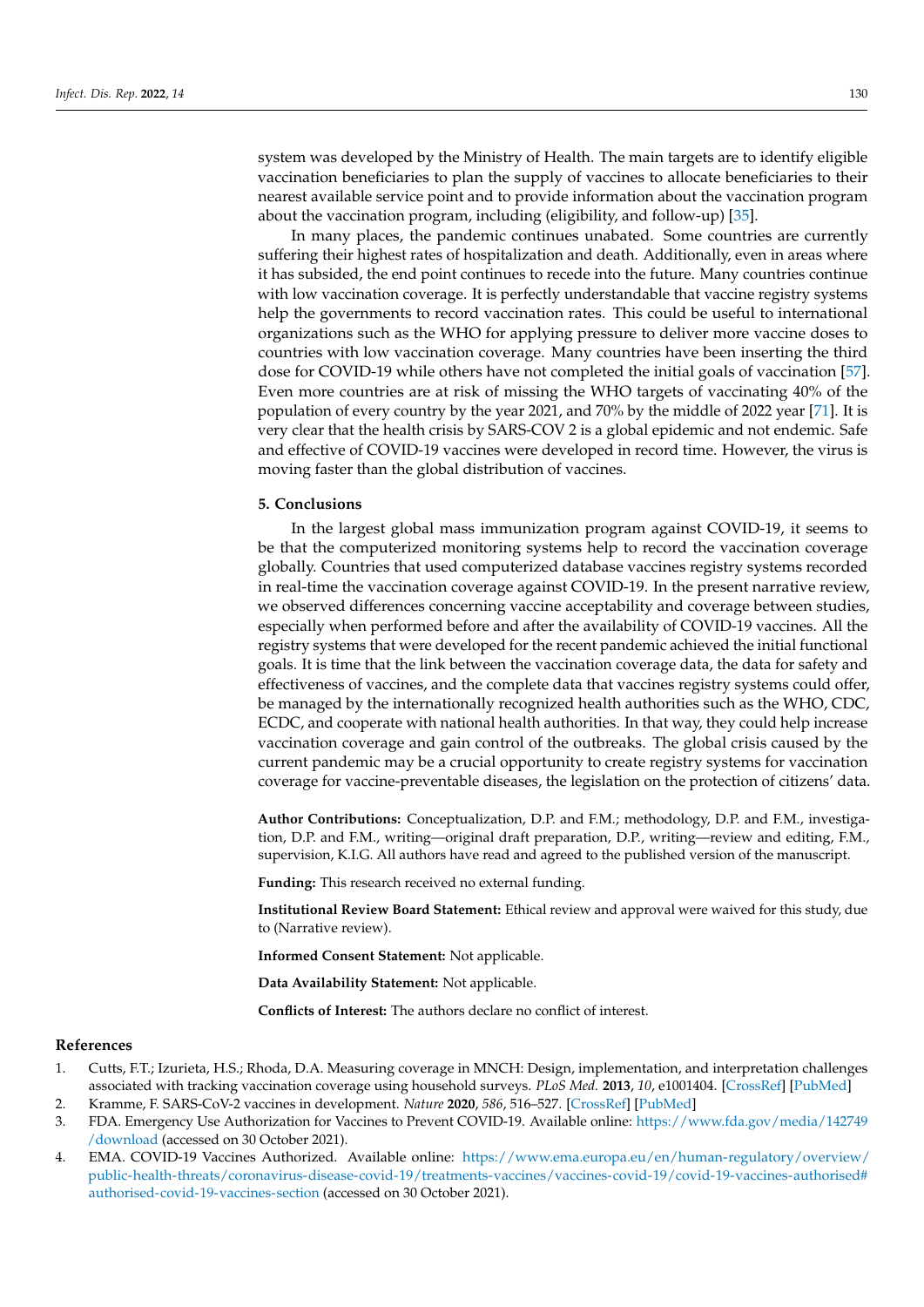- <span id="page-10-0"></span>5. World Health Organization; Health Metrics Network. *Framework and Standards for Country Health Information Systems*, 2nd ed.; WHO: Geneva, Switzerland, 2008. Available online: [https://apps.who.int/iris/bitstream/handle/10665/43872/9789241595940\\_](https://apps.who.int/iris/bitstream/handle/10665/43872/9789241595940_eng.pdf) [eng.pdf](https://apps.who.int/iris/bitstream/handle/10665/43872/9789241595940_eng.pdf) (accessed on 30 October 2021).
- <span id="page-10-1"></span>6. Boom, J.; Dragsbaek, A.; Nelson, C. The Success of an Immunization Information System in the Wake of Hurricane Katrina. *Pediatrics* **2007**, *119*, 1213–1217. [\[CrossRef\]](http://doi.org/10.1542/peds.2006-3251) [\[PubMed\]](http://www.ncbi.nlm.nih.gov/pubmed/17545393)
- <span id="page-10-2"></span>7. Jacobson Vann, J.C.; Jacobson, R.M.; Coyne-Beasley, T.; Asafu-Adjei, J.K.; Szilagyi, P.G. Patient reminder and recall interventions to improve immunization rates. *Cochrane Database Syst Rev.* **2018**, *1*, CD003941. [\[CrossRef\]](http://doi.org/10.1002/14651858.CD003941.pub3)
- <span id="page-10-3"></span>8. Papadouka, V.; Schaeffer, P.; Metroka, A.; Borthwick, A.; Tehranifar, P.; Leighton, J. Integrating the New York Citywide Immunization Registry and the Childhood Blood Lead Registry. *J. Public Health Manag. Pr.* **2004**, *10*, S72–S80. [\[CrossRef\]](http://doi.org/10.1097/00124784-200411001-00012)
- <span id="page-10-4"></span>9. Horlick, G.A.; Beeler, S.F.; Linkins, R.W. A review of state legislation related to immunization registries. *Am. J. Prev. Med.* **2001**, *20*, 208–213. [\[CrossRef\]](http://doi.org/10.1016/S0749-3797(00)00309-3)
- <span id="page-10-5"></span>10. Watson, W.C.; Saarlas, K.N.; Hearn, R.; Russel, R. The All Kids Count national program: A Robert Wood Johnson Foundation initiative to develop immunization registries. *Am. J. Prev. Med.* **1997**, *13*, 3–6. [\[CrossRef\]](http://doi.org/10.1016/S0749-3797(18)30104-1)
- <span id="page-10-6"></span>11. ECDC. ECDC Strategy 2021–2027. Available online: [https://www.ecdc.europa.eu/sites/default/files/documents/ECDC-](https://www.ecdc.europa.eu/sites/default/files/documents/ECDC-Strategy-2021-2027.pdf)[Strategy-2021-2027.pdf](https://www.ecdc.europa.eu/sites/default/files/documents/ECDC-Strategy-2021-2027.pdf) (accessed on 30 October 2021).
- <span id="page-10-7"></span>12. ECDC. Handbook on Designing and Implementing an Immunisation Information System. Available online: [https://www.](https://www.ecdc.europa.eu/sites/default/files/documents/designing-implementing-immunisation-information-system_0.pdf) [ecdc.europa.eu/sites/default/files/documents/designing-implementing-immunisation-information-system\\_0.pdf](https://www.ecdc.europa.eu/sites/default/files/documents/designing-implementing-immunisation-information-system_0.pdf) (accessed on 30 October 2021).
- <span id="page-10-8"></span>13. Alfonsi, V.; D'Ancona, F.; Rota, M.C.; Giambi, C.; Ranghiasci, A.; Iannazzo, S. Immunisation registers in Italy: A patchwork of computerization. *Euro Surveill.* **2012**, *17*, 20156. [\[CrossRef\]](http://doi.org/10.2807/ese.17.17.20156-en)
- <span id="page-10-9"></span>14. Derrough, T.; Olsson, K.; Gianfredi, V.; Simondon, F.; Heijbel, H.; Danielsson, N.; Kramarz, P.; Pastore-Celentano, L. Immunisation Information Systems—Useful tools for monitoring vaccination programmes in EU/EEA countries, 2016. *Euro Surveill.* **2017**, *22*, 30519. [\[CrossRef\]](http://doi.org/10.2807/1560-7917.ES.2017.22.17.30519)
- <span id="page-10-10"></span>15. Australian Immunisation Register (AIR). Available online: [https://www.servicesaustralia.gov.au/individuals/services/](https://www.servicesaustralia.gov.au/individuals/services/medicare/australian-immunisation-register/what-register) [medicare/australian-immunisation-register/what-register](https://www.servicesaustralia.gov.au/individuals/services/medicare/australian-immunisation-register/what-register) (accessed on 30 October 2021).
- 16. WHO; Pan American Health Organization. Electronic Immunization Registry. Available online: [https://iris.paho.org/bitstream/](https://iris.paho.org/bitstream/handle/10665.2/34865/9789275119532_eng.pdf?ua=1) [handle/10665.2/34865/9789275119532\\_eng.pdf?ua=1](https://iris.paho.org/bitstream/handle/10665.2/34865/9789275119532_eng.pdf?ua=1) (accessed on 30 October 2021).
- 17. National Study of Vaccination Coverage in Greece 2012. Available online: <https://www.moh.gov.gr/ministry/press-releases> (accessed on 30 October 2021).
- 18. Papagiannis, D.; Tsimtsiou, Z.; Chatzichristodoulou, I.; Adamopoulou, M.; Kallistratos, I.; Pournaras, S.; Arvanitidou, M.; Rachiotis, G. Hepatitis B Virus Vaccination Coverage in Medical, Nursing, and Paramedical Students: A Cross-Sectional, Multi-Centered Study in Greece. *Int. J. Environ. Res. Public Health* **2016**, *13*, 323. [\[CrossRef\]](http://doi.org/10.3390/ijerph13030323)
- 19. Papagiannis, D.; Rachiotis, G.; Mariolis, A.; Zafiriou, E.; Gourgoulianis, K.I. Vaccination Coverage of the Elderly in Greece: A Cross-Sectional Nationwide Study. *Can. J. Infect. Dis. Med. Microbiol.* **2020**, *2020*, 5459793. [\[CrossRef\]](http://doi.org/10.1155/2020/5459793) [\[PubMed\]](http://www.ncbi.nlm.nih.gov/pubmed/32670440)
- <span id="page-10-11"></span>20. European Centre for Disease Prevention and Control. Publications and Data. Available online: [https://www.ecdc.europa.eu/en/](https://www.ecdc.europa.eu/en/publications-data) [publications-data](https://www.ecdc.europa.eu/en/publications-data) (accessed on 30 August 2021).
- <span id="page-10-12"></span>21. Zamir-Stein, C.; Grotto Itama, Gozani-Tallen Esther, Zentner Gary. The Israel National Immunization registry system. *IMAJ* **2010**, *12*, 296–300.
- <span id="page-10-13"></span>22. Australian COVID-19 Vaccination Policy. Available online: [https://www.health.gov.au/sites/default/files/documents/2020/1](https://www.health.gov.au/sites/default/files/documents/2020/11/australian-covid-19-vaccination-policy.pdf) [1/australian-covid-19-vaccination-policy.pdf](https://www.health.gov.au/sites/default/files/documents/2020/11/australian-covid-19-vaccination-policy.pdf) (accessed on 30 October 2021).
- <span id="page-10-14"></span>23. Governo Italiano; Presidenza del Consiglio dei Ministri. Report Vaccini Anti COVID-19. Available online: [https://www.governo.](https://www.governo.it/it/cscovid19/report-vaccini/) [it/it/cscovid19/report-vaccini/](https://www.governo.it/it/cscovid19/report-vaccini/) (accessed on 30 October 2021).
- <span id="page-10-15"></span>24. Israel, Ministry of Health. COVID-19 Vaccination Information. Available online: [https://govextra.gov.il/ministry-of-health/](https://govextra.gov.il/ministry-of-health/covid19-vaccine/en-covid19-vaccination-information/) [covid19-vaccine/en-covid19-vaccination-information/](https://govextra.gov.il/ministry-of-health/covid19-vaccine/en-covid19-vaccination-information/) (accessed on 30 October 2021).
- <span id="page-10-16"></span>25. Government of Canada. Vaccines for COVID-19. Available online: [https://www.canada.ca/en/public-health/services/diseases/](https://www.canada.ca/en/public-health/services/diseases/coronavirus-disease-covid-19/vaccines/how-vaccinated.html) [coronavirus-disease-covid-19/vaccines/how-vaccinated.html](https://www.canada.ca/en/public-health/services/diseases/coronavirus-disease-covid-19/vaccines/how-vaccinated.html) (accessed on 30 October 2021).
- <span id="page-10-17"></span>26. Japan Ministry of Health, Labour and Welfare. Novel Coronavirus (COVID-19). Covid-19 Vaccine Navi. Available online: <https://v-sys.mhlw.go.jp/ja-pl/> (accessed on 30 October 2021).
- <span id="page-10-18"></span>27. Uruguay, Ministerio de Salud Pública. Agendate y Accedé a Toda la Información Sobre Lasvacunas. Plan de Vacunación COVID-19. Available online: <https://www.gub.uy/uruguaysevacuna> (accessed on 30 October 2021).
- <span id="page-10-19"></span>28. UAE Coronavirus (COVID-19) Updates National Emergency Crisis and Disaster Management Authority. Available online: <https://covid19.ncema.gov.ae/en/vaccinecenters/list> (accessed on 30 August 2021).
- <span id="page-10-20"></span>29. USA CDC Vaccines for COVID-19. Available online: <https://www.vaccines.gov/covid-provider-resources/> (accessed on 30 October 2021).
- <span id="page-10-21"></span>30. Greece National Vaccination Campaign. COVID-19 Vaccination. Available online: <https://emvolio.gov.gr> (accessed on 30 October 2021).
- <span id="page-10-22"></span>31. Robert Koch Institute. COVID-19 in Germany. Available online: <https://www.rki.de/EN/Home/homepage.html> (accessed on 30 October 2021).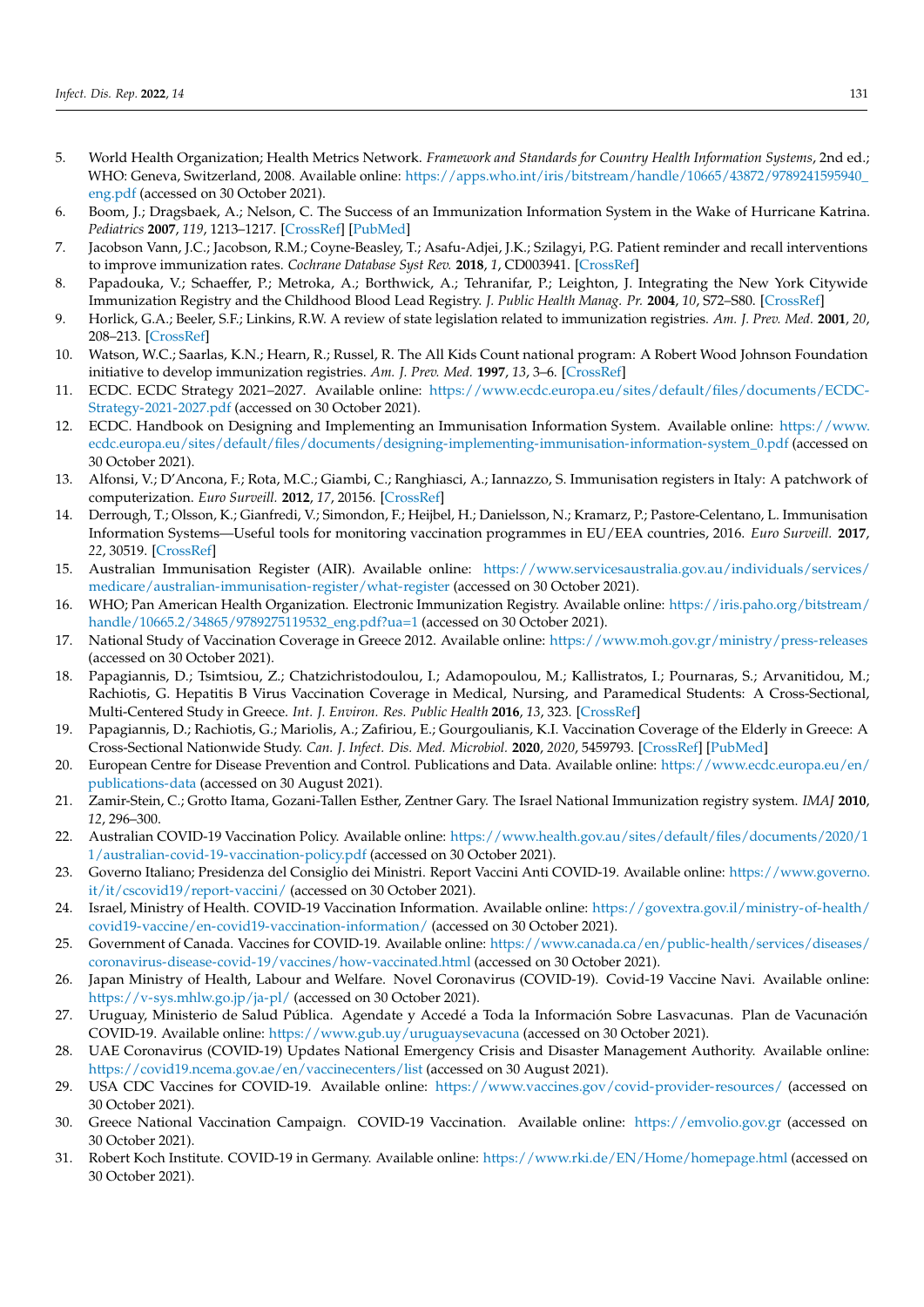- <span id="page-11-0"></span>32. Republique Francaise. L'information Fiable, Utile pour Votre Santé. Available online: <https://www.sante.fr/> (accessed on 30 October 2021).
- <span id="page-11-1"></span>33. Republic of South Africa, Department of Health. Electronic Vaccination Data System (EVDS) Self Registration Portal. Available online: <https://vaccine.enroll.health.gov.za/#/> (accessed on 30 October 2021).
- <span id="page-11-2"></span>34. WHO. Global Vaccine Action Plan Publication. Available online: [https://www.who.int/publications/i/item/global-vaccine](https://www.who.int/publications/i/item/global-vaccine-action-plan-2011-2020)[action-plan-2011-2020](https://www.who.int/publications/i/item/global-vaccine-action-plan-2011-2020) (accessed on 30 October 2021).
- <span id="page-11-3"></span>35. CDC. Vaccinate with Confidence. Available online: [https://www.cdc.gov/vaccines/covid-19/downloads/vaccinate-with](https://www.cdc.gov/vaccines/covid-19/downloads/vaccinate-with-confidence.pptx)[confidence.pptx](https://www.cdc.gov/vaccines/covid-19/downloads/vaccinate-with-confidence.pptx) (accessed on 30 October 2021).
- <span id="page-11-4"></span>36. Wiysonge, C.S.; Ndwandwe, D.; Ryan, J.; Jaca, A.; Batoure, O.; Anya, B.M.; Cooper, S. Vaccine hesitancy in the era of COVID-19: Could lessons from the past help in divining the future? *Hum. Vaccines Immunother.* **2021**, 1–3. [\[CrossRef\]](http://doi.org/10.1080/21645515.2021.1893062) [\[PubMed\]](http://www.ncbi.nlm.nih.gov/pubmed/33684019)
- <span id="page-11-5"></span>37. Hou, Z.; Tong, Y.; Du, F.; Lu, L.; Zhao, S.; Yu, K.; Piatek, S.J.; Larson, H.J.; Lin, L. Assessing COVID-19 Vaccine Hesitancy, Confidence, and Public Engagement: A Global Social Listening Study. *J. Med. Internet Res.* **2021**, *23*, e27632. [\[CrossRef\]](http://doi.org/10.2196/27632)
- <span id="page-11-6"></span>38. Nomura, S.; Eguchi, A.; Yoneoka, D.; Kawashima, T.; Tanoue, Y.; Murakami, M.; Sakamoto, H.; Maruyama-Sakurai, K.; Gilmour, S.; Shi, S.; et al. Reasons for being unsure or unwilling regarding intention to take COVID-19 vaccine among Japanese people: A large cross-sectional national survey. *Lancet Reg. Health West Pac.* **2021**, *14*, 100223. [\[CrossRef\]](http://doi.org/10.1016/j.lanwpc.2021.100223)
- <span id="page-11-7"></span>39. Sallam, M.; Dababseh, D.; Eid, H.; Al-Mahzoum, K.; Al-Haidar, A.; Taim, D.; Yaseen, A.; Ababneh, N.A.; Bakri, F.G.; Mahafzah, A. High Rates of COVID-19 Vaccine Hesitancy and Its Association with Conspiracy Beliefs: A Study in Jordan and Kuwait among Other Arab Countries. *Vaccines* **2021**, *9*, 42. [\[CrossRef\]](http://doi.org/10.3390/vaccines9010042)
- <span id="page-11-8"></span>40. Del Riccio, M.; Boccalini, S.; Rigon, L.; Biamonte, M.A.; Albora, G.; Giorgetti, D.; Bonanni, P.; Bechini, A. Factors Influencing SARS-CoV-2 Vaccine Acceptance and Hesitancy in a Population-Based Sample in Italy. *Vaccines* **2021**, *9*, 633. [\[CrossRef\]](http://doi.org/10.3390/vaccines9060633)
- <span id="page-11-9"></span>41. Neumann-Bohme, S.; Varghese, N.E.; Sabat, I.; Barros, P.P.; Brouwer, W.; van Exel, J.; Schreyögg, J.; Stargardt, T. Once we have it, will we use it? A European survey on willingness to be vaccinated against COVID-19. *Eur. J. Health Econ.* **2020**, *21*, 977–982. [\[CrossRef\]](http://doi.org/10.1007/s10198-020-01208-6)
- <span id="page-11-21"></span>42. Paul, E.; Steptoe, A.; Fancourt, D. Attitudes towards vaccines and intention to vaccinate against COVID-19: Implications for public health communications. *Lancet Reg. Health Eur.* **2021**, *1*, 100012. [\[CrossRef\]](http://doi.org/10.1016/j.lanepe.2020.100012)
- <span id="page-11-10"></span>43. Malik, A.A.; McFadden, S.M.; Elharake, J.; Omer, S.B. Determinants of COVID-19 vaccine acceptance in the US. *EClinicalMedicine* **2020**, *26*, 100495. [\[CrossRef\]](http://doi.org/10.1016/j.eclinm.2020.100495)
- <span id="page-11-11"></span>44. Murphy, J.; Vallieres, F.; Bentall, R.P.; Shevlin, M.; McBride, O.; Hartman, T.K.; McKay, R.; Bennett, K.; Mason, L.; Gibson-Miller, J.; et al. Psychological characteristics associated with COVID-19 vaccine hesitancy and resistance in Ireland and the United Kingdom. *Nat. Commun.* **2021**, *12*, 29. [\[CrossRef\]](http://doi.org/10.1038/s41467-020-20226-9) [\[PubMed\]](http://www.ncbi.nlm.nih.gov/pubmed/33397962)
- <span id="page-11-12"></span>45. Papagiannis, D.; Malli, F.; Raptis, D.G.; Papathanasiou, I.V.; Fradelos, E.C.; Daniil, Z.; Rachiotis, G.; Gourgoulianis, K.I. Assessment of Knowledge, Attitudes, and Practices towards New Coronavirus (SARS-CoV-2) of Health Care Professionals in Greece before the Outbreak Period. *Int. J. Env. Res. Public Health* **2020**, *17*, 4925. [\[CrossRef\]](http://doi.org/10.3390/ijerph17144925) [\[PubMed\]](http://www.ncbi.nlm.nih.gov/pubmed/32650614)
- <span id="page-11-13"></span>46. Papagiannis, D.; Rachiotis, G.; Malli, F.; Papathanasiou, I.V.; Kotsiou, O.; Fradelos, E.C.; Giannakopoulos, K.; Gourgoulianis, K.I. Acceptability of COVID-19 Vaccination among Greek Health Professionals. *Vaccines* **2021**, *9*, 200. [\[CrossRef\]](http://doi.org/10.3390/vaccines9030200) [\[PubMed\]](http://www.ncbi.nlm.nih.gov/pubmed/33670913)
- <span id="page-11-14"></span>47. Sallam, M. COVID-19 Vaccine Hesitancy Worldwide: A Concise Systematic Review of Vaccine Acceptance Rates. *Vaccines* **2021**, *9*, 160. [\[CrossRef\]](http://doi.org/10.3390/vaccines9020160)
- <span id="page-11-15"></span>48. Oxford Our World in Data. Coronavirus (COVID-19) Vaccines. Updated Daily 2021. Available online: [https://ourworldindata.](https://ourworldindata.org/covid-vaccinations) [org/covid-vaccinations](https://ourworldindata.org/covid-vaccinations) (accessed on 3 December 2021).
- <span id="page-11-16"></span>49. ECDC. Data on COVID-19 Vaccination in the EU/EEA. Available online: [https://www.ecdc.europa.eu/en/publications-data/](https://www.ecdc.europa.eu/en/publications-data/data-covid-19-vaccination-eu-eea) [data-covid-19-vaccination-eu-eea](https://www.ecdc.europa.eu/en/publications-data/data-covid-19-vaccination-eu-eea) (accessed on 30 November 2021).
- <span id="page-11-17"></span>50. Kamin-Friedman, S. Global Perspectives on Covid-19 Vaccination—Access to the Covid-19 Vaccine in Israel. Available online: [https://eu.boell.org/sites/default/files/202106/Global%20perspectives%20on%20Covid-19%20vaccination\\_Shelly%20](https://eu.boell.org/sites/default/files/202106/Global%20perspectives%20on%20Covid-19%20vaccination_Shelly%20Kamin-Friedman_FINAL.pdf?dimension1=anna2021) [Kamin-Friedman\\_FINAL.pdf?dimension1=anna2021](https://eu.boell.org/sites/default/files/202106/Global%20perspectives%20on%20Covid-19%20vaccination_Shelly%20Kamin-Friedman_FINAL.pdf?dimension1=anna2021) (accessed on 30 November 2021).
- <span id="page-11-18"></span>51. Hull, B.P.; Deeks, S.L.; McIntyre, P.B. The Australian Childhood Immunisation Register-A model for universal immunisation registers? *Vaccine* **2009**, *27*, 5054–5060. [\[CrossRef\]](http://doi.org/10.1016/j.vaccine.2009.06.056)
- <span id="page-11-19"></span>52. Rhodes, A.; Hoq, M.; Measey, M.A.; Danchin, M. Intention to vaccinate against COVID-19 in Australia. *Lancet Infect. Dis.* **2021**, *21*, e110. [\[CrossRef\]](http://doi.org/10.1016/S1473-3099(20)30724-6)
- <span id="page-11-20"></span>53. Taylor, S.; Landry, C.A.; Paluszek, M.M.; Groenewoud, R.; Rachor, G.S.; Asmundson, G.J.G. A Proactive Approach for Managing COVID-19: The Importance of Understanding the Motivational Roots of Vaccination Hesitancy for SARS-CoV2. *Front. Psychol.* **2020**, *11*, 575950. [\[CrossRef\]](http://doi.org/10.3389/fpsyg.2020.575950)
- <span id="page-11-22"></span>54. Food and Drug Administration. *Pfizer-BioNTech COVID-19 Vaccine Emergency Use Authorization*; US Department of Health and Human Services, Food and Drug Administration: Silver Spring, MD, USA, 2020. Available online: [https://www.fda.](https://www.fda.gov/emergency-preparedness-and-response/coronavirus-disease-2019-covid-19/pfizer-biontech-covid-19-vaccine) [gov/emergency-preparedness-and-response/coronavirus-disease-2019-covid-19/pfizer-biontech-covid-19-vaccine](https://www.fda.gov/emergency-preparedness-and-response/coronavirus-disease-2019-covid-19/pfizer-biontech-covid-19-vaccine) (accessed on 30 November 2021).
- <span id="page-11-23"></span>55. Reiter, P.L.; Pennell, M.L.; Katz, M.L. Acceptability of a COVID-19 vaccine among adults in the United States: How many people would get vaccinated? *Vaccine* **2020**, *38*, 6500–6507. [\[CrossRef\]](http://doi.org/10.1016/j.vaccine.2020.08.043)
- <span id="page-11-24"></span>56. Mennito, S.H.; Darden, P.M. Impact of practice policies on pediatric immunization rates. *J. Pediatr.* **2010**, *156*, 618–622. [\[CrossRef\]](http://doi.org/10.1016/j.jpeds.2009.10.046)